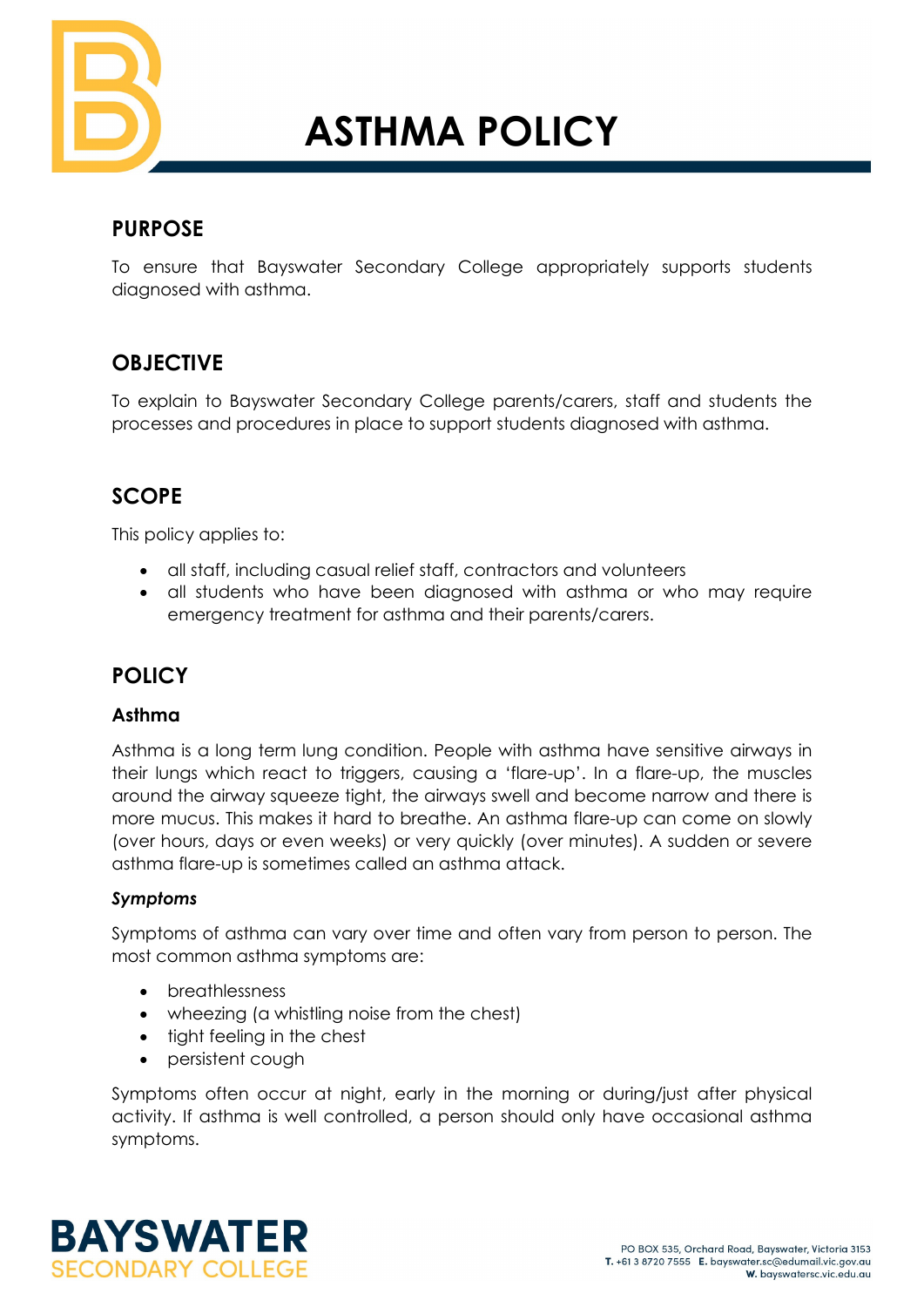## *Triggers*

A trigger is something that sets off or starts asthma symptoms. Everyone with asthma has different triggers. For most people with asthma, triggers are only a problem when asthma is not well controlled with medication. Common asthma triggers include:

- 
- smoke (cigarette smoke, wood smoke from open fires, burn-offs or bushfires)
- house dust mites moulds
- 
- chemicals such as household cleaning products
- 
- laughter or emotions, such as stress
- exercise colds/flu
	- weather changes such as thunderstorms and cold, dry air
	-
- pollens animals such as cats and dogs
	- deodorants (including perfumes, after-shaves, hair spray and aerosol deodorant sprays)
- food chemicals/additives certain medications (including aspirin and anti-inflammatories)

#### **Asthma management**

If a student diagnosed with asthma enrols at Bayswater Secondary College:

- **1.** Parents/carers must provide the school with an Asthma Action Plan which has been completed by the student's medical practitioner. The plan must outline:
	- the prescribed medication taken by the student and when it is to be administered, for example as a pre-medication to exercise or on a regular basis
	- emergency contact details
	- the contact details of the student's medical practitioner
	- the student's known triggers
	- the emergency procedures to be taken in the event of an asthma flareup or attack.
- **2.** Parents/carers should also provide a photo of the student to be included as part of the student's Asthma Action Plan.
- **3.** Bayswater Secondary College will keep all Asthma Action Plans at the front office.
- **4.** School staff may also work with parents/carers to develop a Student Health Support Plan which will include details on:
	- how the school will provide support for the student
	- identify specific strategies
	- allocate staff to assist the student

Any Student Health Support Plan will be developed in accordance with Bayswater Secondary College's Healthcare Needs Policy.

**5.** If a student diagnosed with asthma is going to attend a school camp or excursion, Bayswater Secondary College parents/carers are required to provide any updated medical information.

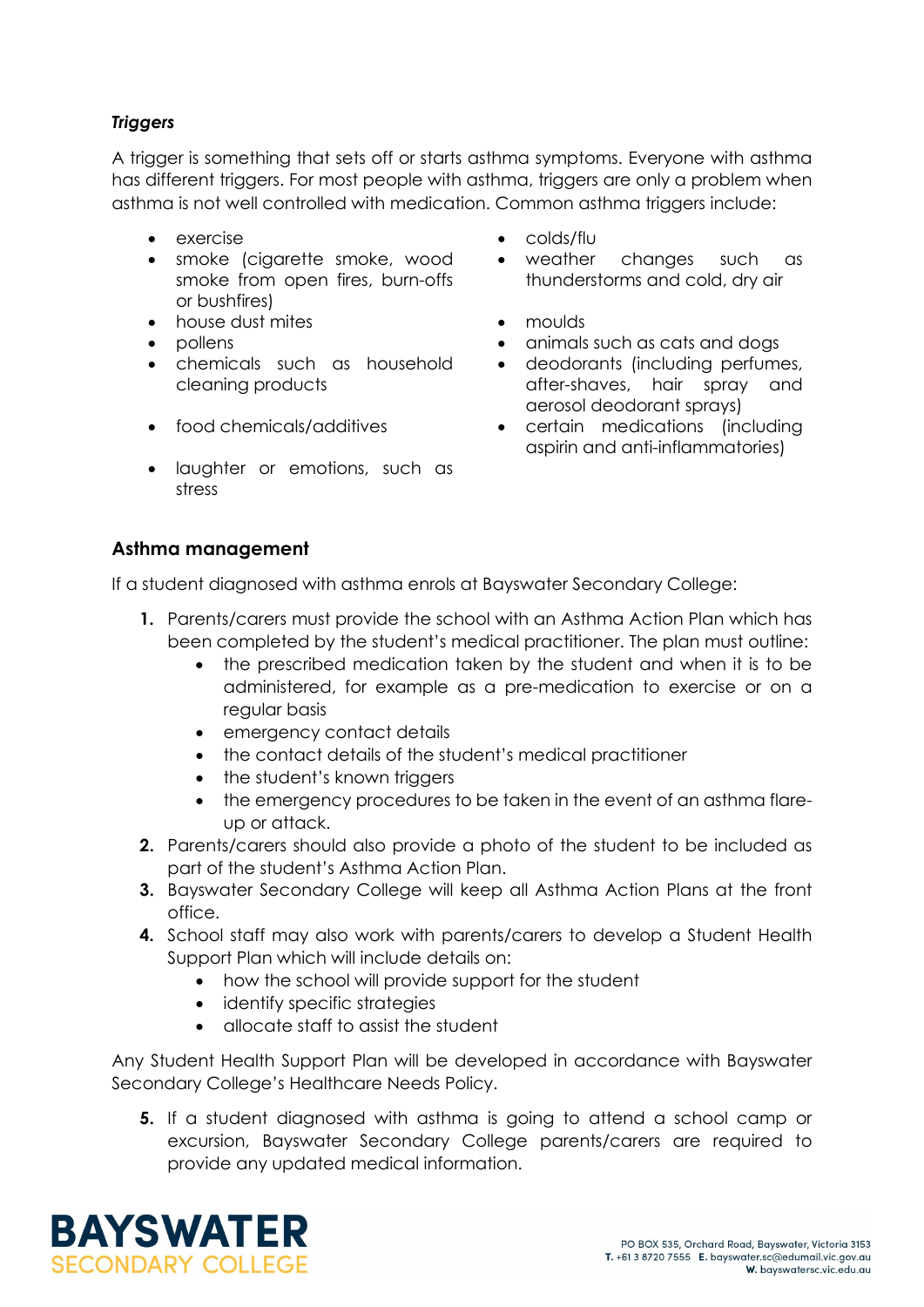- **6.** If a student's asthma condition or treatment requirements change, parent/carers must notify the school and provide an updated Asthma Action Plan.
- **7.** School staff will work with parents/carers to review Asthma Action Plans (and Student Health Support Plans) at the beginning of each school year, or upon enrolment if a student enrols after the beginning of the school year.

#### **Student asthma kit**

All students diagnosed with asthma are required to have a student asthma kit at school which contains:

- their own prescribed reliever medication labelled with the student's name
- their spacer (if they use one)

Students may keep their asthma kits with them while at school. Any asthma kits not kept with students will be stored at the front office

#### **Asthma emergency response plan**

If a student is:

- having an asthma attack
- difficulty breathing for an unknown cause, even if they are not known to have asthma

School staff will endeavour to follow the Asthma First Aid procedures outlined in the table below. School staff may contact Triple Zero "000" at any time.

| <b>Step</b>      | <b>Action</b>                                                                             |  |  |  |  |  |  |
|------------------|-------------------------------------------------------------------------------------------|--|--|--|--|--|--|
| 1.               | Sit the person upright                                                                    |  |  |  |  |  |  |
|                  | Be calm and reassuring                                                                    |  |  |  |  |  |  |
|                  | Do not leave them alone                                                                   |  |  |  |  |  |  |
|                  | Seek assistance from another staff member or reliable student to locate<br>$\bullet$      |  |  |  |  |  |  |
|                  | the student's reliever, the Asthma Emergency Kit and the student's Asthma                 |  |  |  |  |  |  |
|                  | Action Plan (if available).                                                               |  |  |  |  |  |  |
|                  | If the student's action plan is not immediately available, use the Asthma<br>$\bullet$    |  |  |  |  |  |  |
|                  | First Aid as described in Steps 2 to 5.                                                   |  |  |  |  |  |  |
| 2.               | Give 4 separate puffs of blue or blue/grey reliever puffer:                               |  |  |  |  |  |  |
| Shake the puffer |                                                                                           |  |  |  |  |  |  |
|                  | Use a spacer if you have one                                                              |  |  |  |  |  |  |
|                  | Put 1 puff into the spacer                                                                |  |  |  |  |  |  |
|                  | Take 4 breaths from the spacer                                                            |  |  |  |  |  |  |
|                  | Remember - Shake, 1 puff, 4 breaths                                                       |  |  |  |  |  |  |
| 3.               | Wait 4 minutes                                                                            |  |  |  |  |  |  |
|                  | If there is no improvement, give 4 more separate puffs of blue/grey reliever<br>$\bullet$ |  |  |  |  |  |  |
|                  | as above                                                                                  |  |  |  |  |  |  |
|                  | (or give 1 more dose of Bricanyl or Symbiocort inhaler)                                   |  |  |  |  |  |  |
| 4.               | If there is still no improvement call Triple Zero "000" and ask for an ambulance.         |  |  |  |  |  |  |
|                  | Tell the operator the student is having an asthma attack                                  |  |  |  |  |  |  |
|                  | Keep giving 4 separate puffs every 4 minutes until emergency assistance<br>$\bullet$      |  |  |  |  |  |  |
|                  | arrives                                                                                   |  |  |  |  |  |  |
|                  | (or 1 dose of Bricanyl or Symbicort every 4 minutes – up to 3 doses of                    |  |  |  |  |  |  |
|                  | Symbicort)                                                                                |  |  |  |  |  |  |

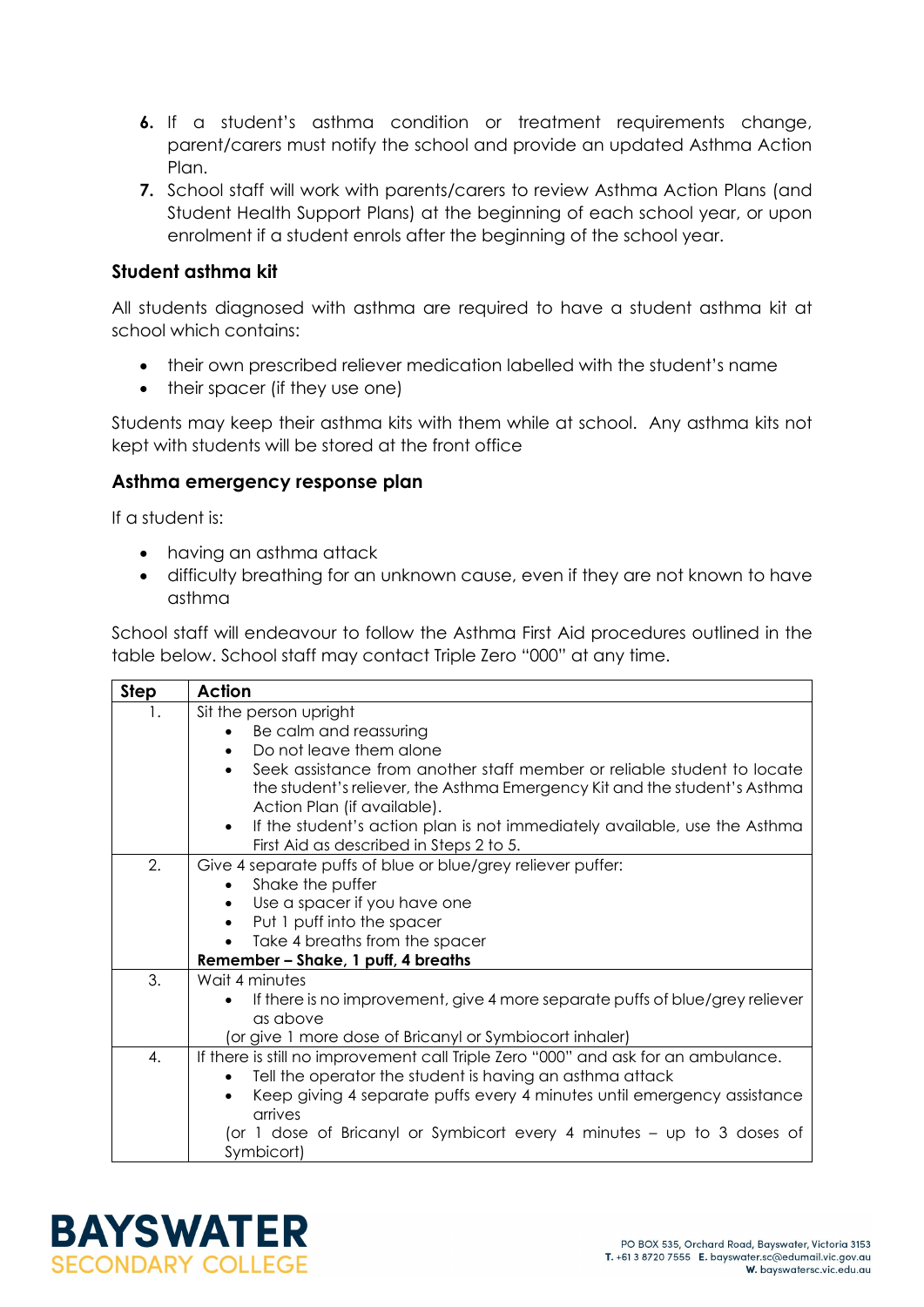| If asthma is relieved after administering Asthma First Aid, stop the treatment and |
|------------------------------------------------------------------------------------|
| observe the student. Notify the student's emergency contact person and record      |
| the incident                                                                       |

Staff will call Triple Zero "000" immediately if:

- the person is not breathing
- if the person's asthma suddenly becomes worse or is not improving
- if the person is having an asthma attack and a reliever is not available
- if they are not sure if it is asthma
- if the person is known to have anaphylaxis

#### **Training for staff**

Bayswater Secondary College will arrange the following asthma management training for staff:

| <b>Staff</b>                               | Completed by                                                                                                                                                                                                                        | Course                                                                                                                                                                            | Provider                                                                         | Cost                                         | <b>Valid for</b> |
|--------------------------------------------|-------------------------------------------------------------------------------------------------------------------------------------------------------------------------------------------------------------------------------------|-----------------------------------------------------------------------------------------------------------------------------------------------------------------------------------|----------------------------------------------------------------------------------|----------------------------------------------|------------------|
| Group 1<br>Genera<br>I Staff               | School<br>staff<br>with<br>a<br>direct<br>teaching role<br>with students affected<br>by asthma or other<br>school staff directed by<br>the<br>Principal<br>after<br>risk<br>conducting<br>a<br>assessment.                          | Asthma first aid<br>management<br>for education<br>staff (non-<br>accredited)<br>One hour face-<br>to-face or online<br>training.                                                 | Asthma Australia                                                                 | Free to all<br>schools                       | 3 years          |
| Group 2<br><b>Specific</b><br><b>Staff</b> | Staff working with high<br>risk children with a<br>history of severe<br>asthma, or with direct<br>student wellbeing<br>responsibility, (including<br>nurses, PE/sport<br>teachers, first aid and<br>school staff attending<br>camp) | Course in<br>Asthma<br>Awareness<br>10760NAT<br><b>OR</b><br>Course in the<br>management of<br>Asthma Risks<br>and<br>Emergencies in<br>the Workplace<br>22556VIC<br>(accredited) | Any RTO that has<br>this<br>course<br><i>in</i><br>their scope<br>of<br>practice | Paid by<br>Bayswater<br>Secondary<br>College | 3 years          |

Bayswater Secondary College will also conduct an annual briefing for staff on the first work day of each year.

- the procedures outlined in this policy
- the causes, symptoms and treatment of asthma
- identities of the students diagnosed with asthma
- how to use a puffer and spacer
- the location of:
	- o the Asthma Emergency Kits

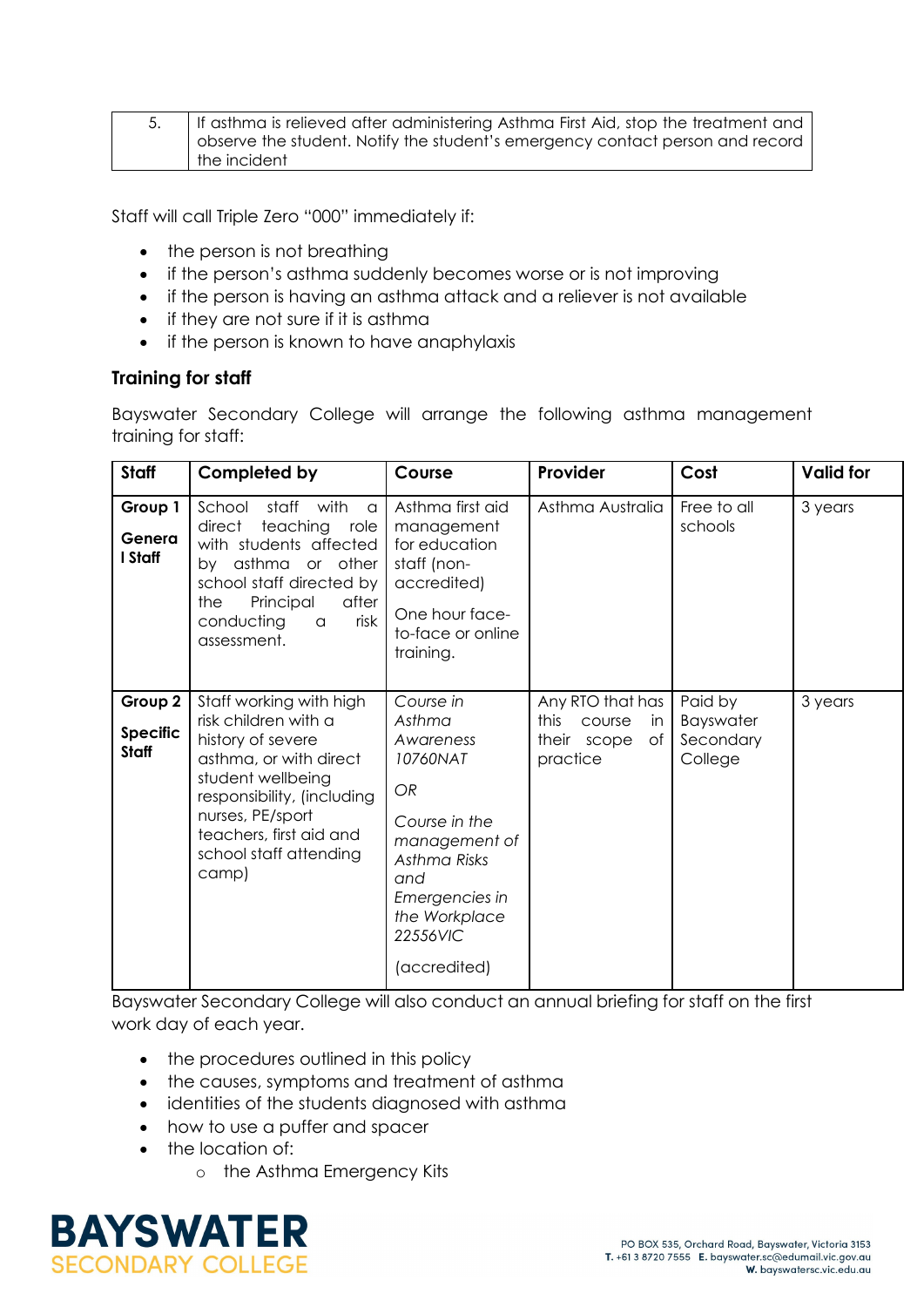o asthma medication which has been provided by parents for student use.

Bayswater Secondary College will also provide this policy to casual relief staff and volunteers who will be working with students, and may also provide a briefing if the Principal decides it is necessary depending on the nature of the work being performed.

#### **Asthma Emergency Kit**

Bayswater Secondary College will provide and maintain at least two Asthma Emergency Kits. One kit will be kept on school premises in Sick Bay and one will be a mobile kit for activities such as:

- vard duty
- camps and excursions.

The Asthma Emergency Kit will contain:

- at least 1 blue or blue/grey reliever medication such as Airomir, Admol or Ventolin
- at least 2 spacer devices (for single person use only) to assist with effective inhalation of the blue or blue/grey reliever medication (Bayswater Secondary College will ensure spare spacers are available as replacements). Spacers will be stored in a dust proof container.
- clear written instructions on Asthma First Aid, including:
	- o how to use the medication and spacer devices
	- o steps to be taken in treating an asthma attack
- A record sheet/log for recording the details of an asthma first aid incident, such as the number of puffs administered

The Office Manager will monitor and maintain the Asthma Emergency Kits. They will:

- ensure all contents are maintained and replaced where necessary
- regularly check the expiry date on the canisters of the blue or blue/grey reliever puffers and place them if they have expired or a low on doses
- replace spacers in the Kits after each use (spacers are single-person use only)
- dispose of any previously used spaces.

The blue or blue/grey reliever medication in the Asthma Emergency Kits may be used by more than one student as long as they are used with a spacer. If the devices come into contact with someone's mouth, they will not be used again and will be replaced.

After each use of a blue or blue/grey reliever (with a spacer):

- remove the metal canister from the puffer (do not wash the canister)
- wash the plastic casing
- rinse the mouthpiece through the top and bottom under running water for at least 30 seconds
- wash the mouthpiece cover
- air dry then reassemble